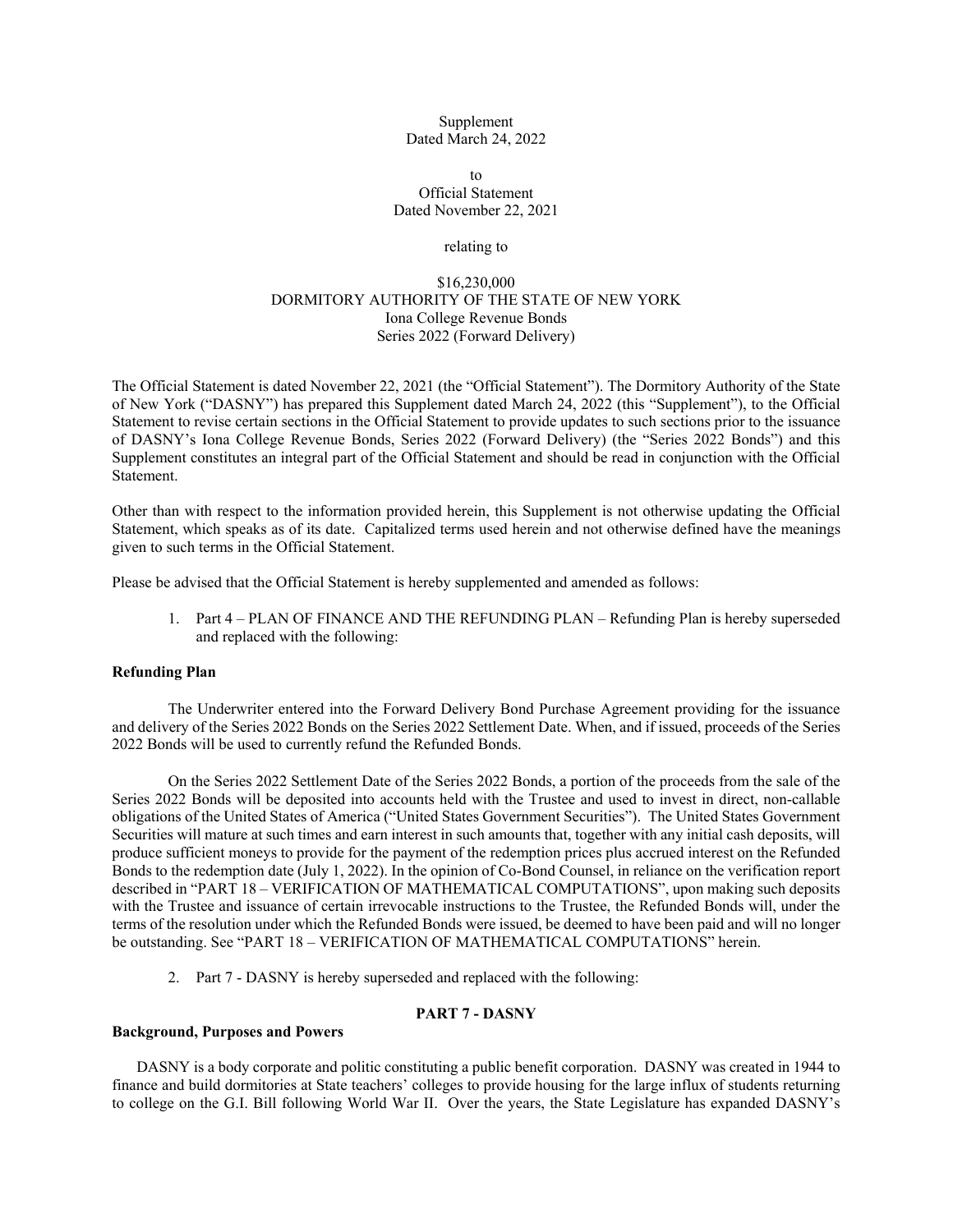scope of responsibilities. Today, pursuant to the Dormitory Authority Act, DASNY is authorized to finance, design, construct or rehabilitate facilities for use by a variety of public and private not-for-profit entities.

DASNY provides financing services to its clients in three major areas: public facilities; not-for-profit healthcare; and independent higher education and other not-for-profit institutions. DASNY issues State-supported debt, including State Personal Income Tax Revenue Bonds and State Sales Tax Revenue Bonds, on behalf of public clients such as the State University of New York, the City University of New York, the Department of Health, the New York State Education Department , the Office of Mental Health, the Office of People with Developmental Disabilities, the Office of Addiction Services and Supports, the Office of General Services, and the Office of General Services of the State on behalf of the Department of Audit and Control. Other public clients for whom DASNY issues debt include Boards of Cooperative Educational Services ("BOCES"), State University of New York, the Workers' Compensation Board, school districts across the State and certain cities and counties that have accessed DASNY for the purpose of providing court facilities. DASNY's private clients include independent colleges and universities, private hospitals, certain private secondary schools, special education schools, facilities for the aged, primary care facilities, libraries, museums, research centers and government-supported voluntary agencies, among others.

To carry out its programs, DASNY is authorized to issue and sell negotiable bonds and notes to finance the construction of facilities for such institutions, to issue bonds or notes to refund outstanding bonds or notes, and to lend funds to such institutions. As of December 31, 2021, DASNY had approximately \$59.7 billion aggregate principal amount of bonds and notes outstanding.

DASNY also is authorized to make tax-exempt leases, with its Tax-Exempt Leasing Program (TELP). As part of its operating activities, DASNY also administers a wide variety of grants authorized by the State for economic development, education, and community improvement, which are payable to both public and private grantees from proceeds of State Personal Income Tax Revenue Bonds issued by DASNY.

DASNY is a conduit debt issuer. Under existing law, and assuming continuing compliance with tax law, interest on most bonds and notes issued by DASNY has been determined to be excludable from gross income for federal tax purposes pursuant to Section 103 of the Internal Revenue Code of 1986, as amended. All DASNY's outstanding bonds and notes, both fixed and variable rate, are special obligations of DASNY payable solely from payments required to be made by or for the account of the client institution for which the particular special obligations were issued. DASNY has no obligation to pay its special obligations other than from such payments. DASNY has always paid the principal of and interest on all of its obligations on time and in full; however, as a conduit debt issuer, payments on DASNY's special obligations are solely dependent upon payments made by the DASNY client for which the particular special obligations were issued and the security provisions relating thereto.

DASNY also offers a variety of construction services to certain educational, governmental, and not-for-profit institutions in the areas of project planning, design, and construction, monitoring project construction, purchasing of furnishings and equipment for projects, interior design of projects, and designing and managing projects to rehabilitate older facilities.

In connection with the powers described above, DASNY has the general power to acquire real and personal property, give mortgages, make contracts, operate certain facilities and fix and collect rentals or other charges for their use, contract with the holders of its bonds and notes as to such rentals and charges, borrow money, and adopt a program of self-insurance.

DASNY has a staff of approximately 475 employees located in four main offices (Albany, New York City, Buffalo and Rochester) and at approximately 39 field sites across the State.

# **Governance**

DASNY is governed by an eleven-member board. Board members include the Commissioner of Education of the State, the Commissioner of Health of the State, the State Comptroller or one member appointed by him or her who serves until his or her successor is appointed, the Director of the Budget of the State, one member appointed by the Temporary President of the State Senate, one member appointed by the Speaker of the State Assembly, and five members appointed by the Governor, with the advice and consent of the Senate, for terms of three years. The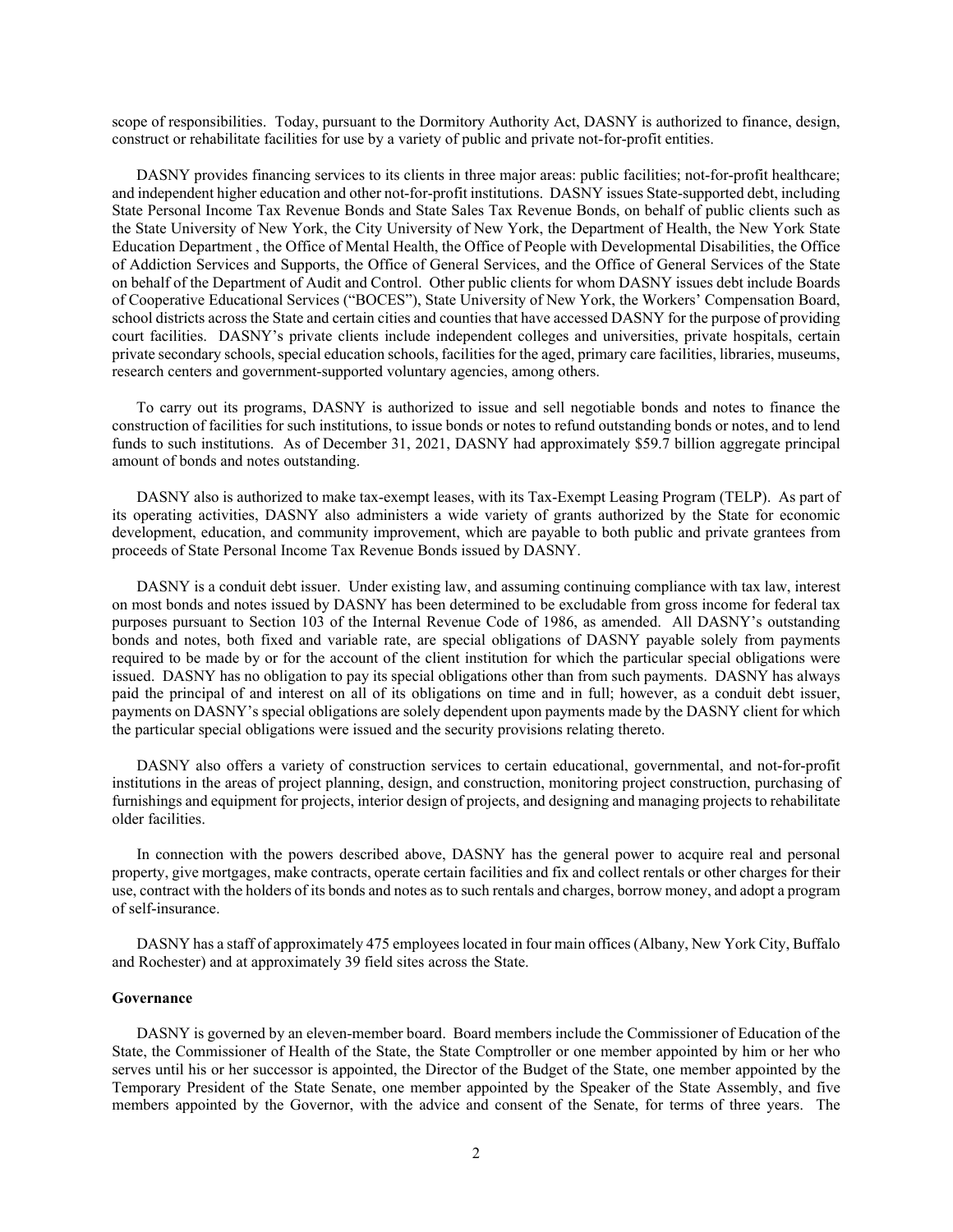Commissioner of Education of the State, the Commissioner of Health of the State, and the Director of the Budget of the State each may appoint a representative to attend and vote at DASNY meetings. The members of DASNY serve without compensation but are entitled to reimbursement of expenses incurred in the performance of their duties.

The Governor appoints a Chair from the members appointed by him or her and the members of DASNY annually choose the following officers, of which the first two must be members of DASNY: Vice-Chair, Secretary, Treasurer, Assistant Secretaries, and Assistant Treasurers.

The current members of DASNY are as follows:

ALFONSO L. CARNEY, JR., *Chair*, New York.

Alfonso L. Carney, Jr. was reappointed as a Member of DASNY by the Governor on June 19, 2013. Mr. Carney is a principal of Rockwood Partners, LLC, which provides medical consulting services in New York City. He has served as Acting Chief Operating Officer and Corporate Secretary for the Goldman Sachs Foundation in New York where, working with the President of the Foundation, he managed the staff of the Foundation, provided strategic oversight of the administration, communications, and legal affairs teams, and developed select Foundation program initiatives. Mr. Carney has held senior level legal positions with Altria Group Inc., Philip Morris Companies Inc., Philip Morris Management Corporation, Kraft Foods, Inc., and General Foods Corporation. Mr. Carney holds a Bachelor's degree in philosophy from Trinity College and a Juris Doctor degree from the University of Virginia School of Law. His term expired on March 31, 2016 and by law he continues to serve until a successor shall be chosen and qualified.

JOHN B. JOHNSON, JR., *Vice-Chair*, Watertown.

John B. Johnson, Jr. was reappointed as a Member of DASNY by the Governor on June 19, 2013. Mr. Johnson is Chairman of the Board of the Johnson Newspaper Corporation, which publishes the Watertown Daily Times, Batavia Daily News, Malone Telegram, Catskill Daily Mail, Hudson Register Star, Ogdensburg Journal, Massena-Potsdam Courier Observer, seven weekly newspapers, and three shopping newspapers. He holds a Bachelor's degree from Vanderbilt University, and Master's degrees in Journalism and Business Administration from the Columbia University Graduate School of Journalism and Business. Mr. Johnson was awarded an Honorary Doctor of Science degree from Clarkson University. Mr. Johnson's term expired on March 31, 2016 and by law he continues to serve until a successor shall be chosen and qualified.

BERYL L. SNYDER, J.D., *Secretary*, New York.

Beryl L. Snyder was reappointed as a member of DASNY by the Governor on June 19, 2013. Ms. Snyder is a principal in HBJ Investments, LLC, an investment company where her duties include evaluation and analysis of a wide variety of investments in, among other areas: fixed income, equities, alternative investments and early stage companies. She holds a Bachelor of Arts degree in History from Vassar College and a Juris Doctor degree from Rutgers University. Her current term expired on August 31, 2016 and by law she continues to serve until a successor shall be chosen and qualified.

JONATHAN H. GARDNER, ESQ., Buffalo.

Jonathan H. Gardner was appointed as a Member of DASNY by the Governor on June 17, 2014. Mr. Gardner is a partner of the law firm Kavinoky Cook, LLP in Buffalo, New York. His practice areas include corporate and securities law, commercial transactions, private placements, venture capital financing and business combinations representing private and public companies. Mr. Gardner is also an adjunct professor at the University of Buffalo Law School. He holds a Bachelor of Arts degree from Brown University and a Juris Doctor degree from the University of Chicago Law School. Mr. Gardner's term expired on March 31, 2015 and by law he continues to serve until a successor shall be chosen and qualified.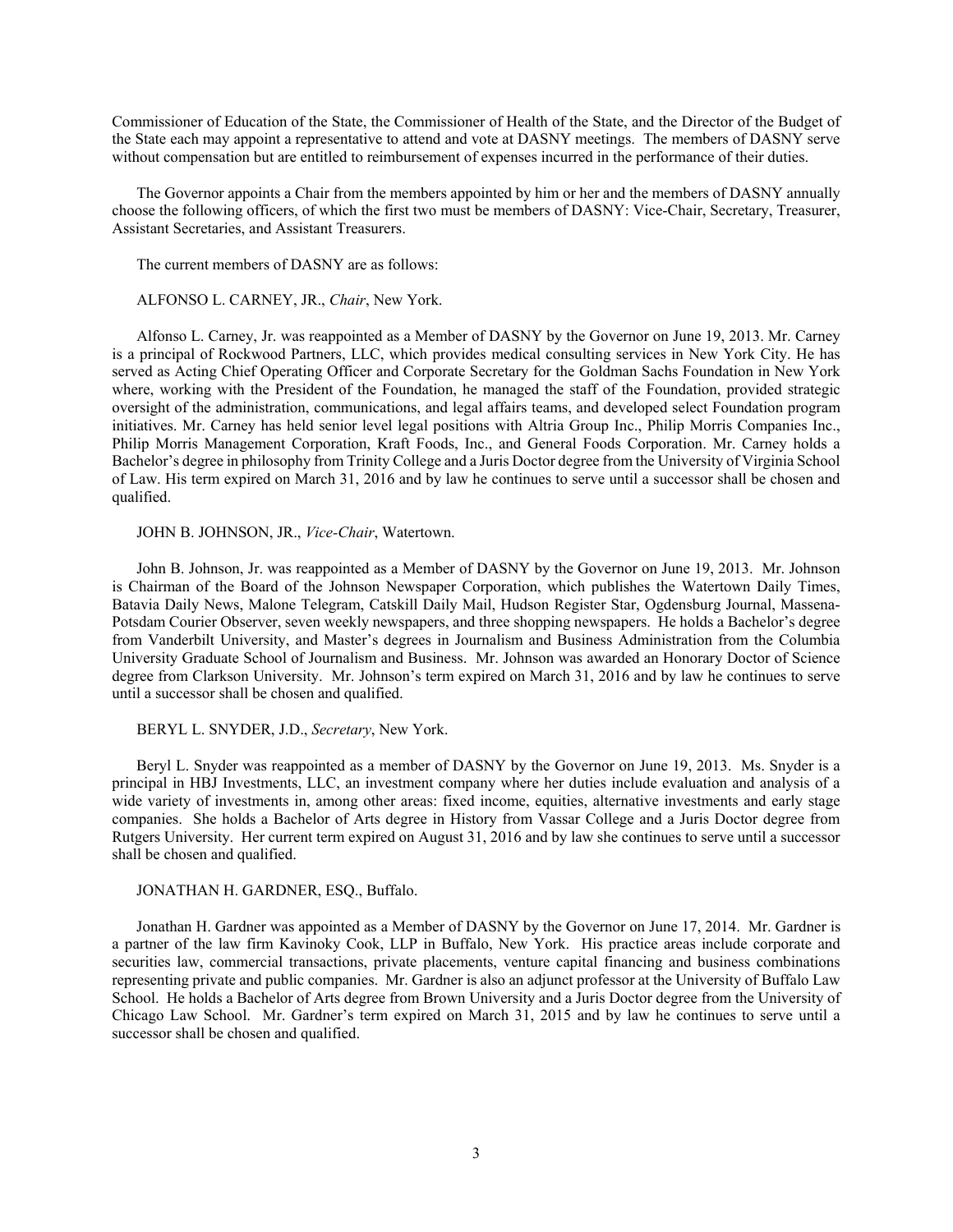### WELLINGTON Z. CHEN, Queens.

Wellington Z. Chen was appointed as a Member of DASNY by the Governor on June 20, 2018. Mr. Chen is the Executive Director of the Chinatown Partnership Development Corporation. In this capacity, he leads the Chinatown Partnership in implementing initiatives in infrastructure, post 9/11 rebuilding and public space improvements in a comprehensive effort to improve the environmental and the business conditions. He is a graduate of the School of Architecture and Environmental Studies at The City College of New York. Mr. Chen's term expired on March 31, 2020 and by law he continues to serve until a successor shall be chosen and qualified.

## JOAN M. SULLIVAN, Slingerlands.

Joan M. Sullivan was appointed as a Member of DASNY by the New York State Comptroller on March 26, 2019. Ms. Sullivan is President of On Wavelength Consulting LLC, a firm that assists governmental entities with development of public procurements and private companies with the preparation of effective responses to government solicitations. She possesses over 40 years of experience working in and for the government of New York State, including an expansive career at the NYS Office of State Comptroller where she last served as Executive Deputy Comptroller before accepting an appointment as Executive Director of The NYS Forum, Inc. Ms. Sullivan holds a Bachelor of Arts degree in Business Administration (Accounting) from Siena College.

# GERARD ROMSKI, ESQ., Mount Kisco.

Gerard Romski was reappointed as a Member of DASNY by the Temporary President of the State Senate on May 9, 2016. He is Counsel and Project Executive for "Arverne by the Sea," where he is responsible for advancing and overseeing all facets of "Arverne by the Sea," one of New York City's largest mixed-use developments located in Queens, New York. Mr. Romski is also of counsel to the New York City law firm of Rich, Intelisano & Katz, LLP. Mr. Romski holds a Bachelor of Arts degree from the New York Institute of Technology and a Juris Doctor degree from Brooklyn Law School.

### JANICE McKINNIE, Buffalo.

Janice McKinnie was appointed as a Member of DASNY by the Speaker of the Assembly on June 12, 2020. Ms. McKinnie is the Executive Director of True Community Development Corporation where she has led various housing rehabilitation and development projects and has formed strategic alliances with local and regional community groups to promote affordable housing and economic growth within the area of Buffalo. She is also the owner of Developments By JEM, LLC, a construction and project development consulting firm and a NYS certified M/WBE business. Ms. McKinnie is a graduate of the State University College of Buffalo and holds a Master's degree in organizational leadership from Medaille College.

### BETTY A. ROSA, *Commissioner of Education of the State of New York*, Bronx; *ex-officio*.

Dr. Betty A. Rosa was appointed by the Board of Regents to serve as Commissioner of Education and President of the University of the State of New York effective February 8, 2021. Previously, Dr. Rosa assumed the role of Interim Commissioner of Education and President of the University of the State of New York from August 14, 2020 through February 7, 2021. Dr. Rosa had served as a member of the Board of Regents and as Chancellor thereof from March 2016 through August 2020. She started her career with the NYC Department of Education as a paraprofessional and later served as a teacher, assistant principal, principal in the Bronx and, upon appointment, assumed the responsibilities of Superintendent of Community School District 8 then Senior Superintendent of the Bronx. Dr. Rosa is a nationally recognized education leader who has over 30 years of instructional and administrative experience with an expertise in inclusive education, cooperative teaching models, student achievement and policy implementation. She received a B.A. in psychology from the City College of New York and an Ed. M. and Ed. D. in Administration, Planning and Social Policy from Harvard University as well as two other Master of Science in Education degrees, one in Administration and Supervision and the other in Bilingual Education from the City College of New York and Lehman College respectively.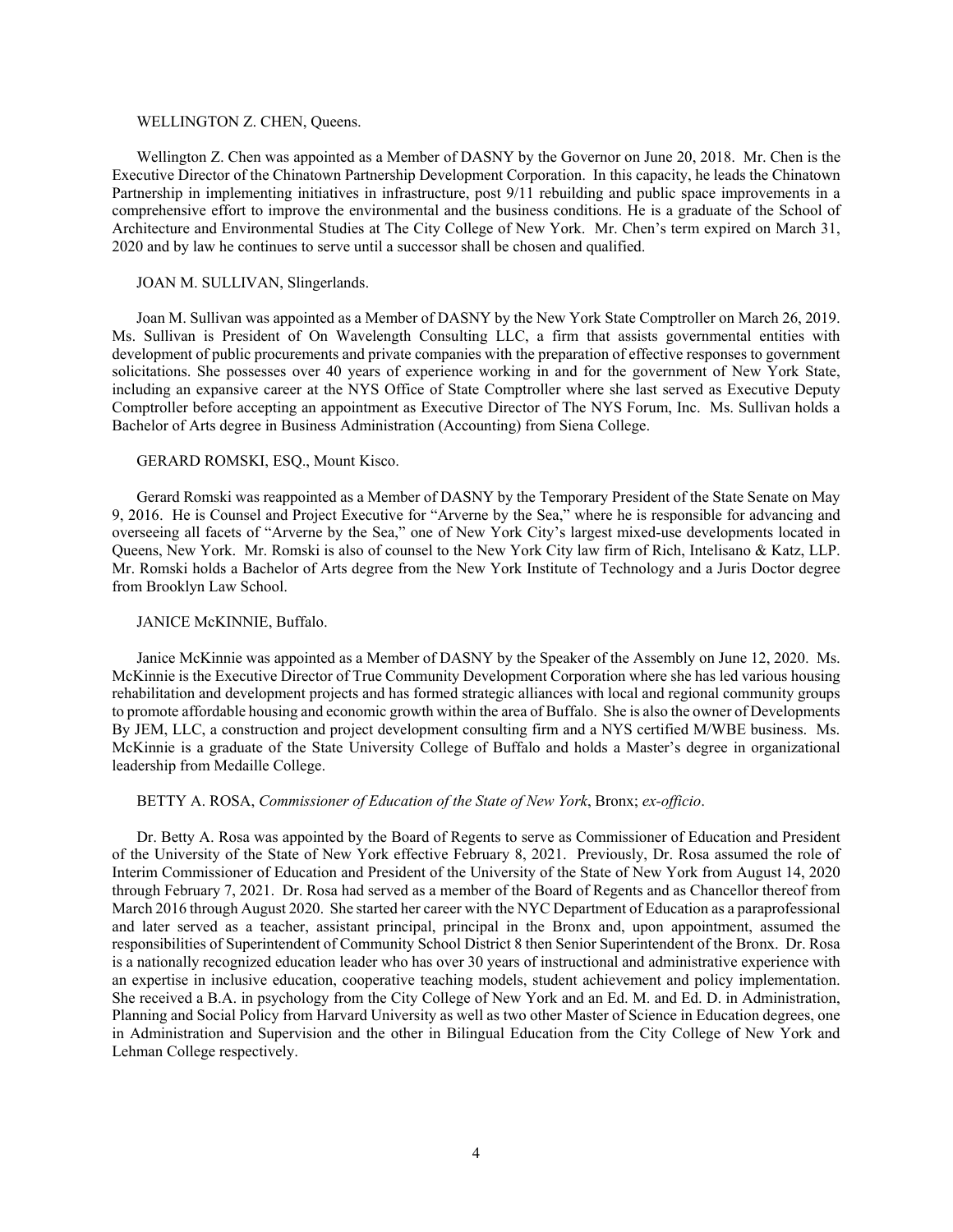# ROBERT F. MUJICA, JR., *Budget Director of the State of New York,* Albany; *ex-officio*.

Robert F. Mujica Jr. was appointed Director of the Budget by the Governor and began serving on January 14, 2016. He is responsible for the overall development and management of the State's fiscal policy, including overseeing the preparation of budget recommendations for all State agencies and programs, economic and revenue forecasting, tax policy, fiscal planning, capital financing and management of the State's debt portfolio. Prior to his appointment, Mr. Mujica was Chief of Staff to the Temporary President and Majority Leader of the Senate and concurrently served as the Secretary to the Senate Finance Committee. For two decades, he advised various elected and other government officials in New York on State budget, fiscal and policy issues. Mr. Mujica received his Bachelor of Arts degree in Sociology from Brooklyn College at the City University of New York. He received his Master's degree in Government Administration from the University of Pennsylvania and holds a Juris Doctor degree from Albany Law School.

# MARY T. BASSETT, MD, MPH., *Commissioner of Health of the State of New York, Albany; ex-officio*.

Mary T. Bassett, MD, MPH., was appointed Commissioner of Health on December 1, 2021. She previously served as Director of the François-Xavier Bagnoud (FXB) Center for Health and Human Rights at Harvard University and FXB Professor of the Practice of Health and Human Rights in the department of Social and Behavioral Sciences at the Harvard T.H. Chan School of Public Health. Prior to that, she served as Commissioner of the New York City Department of Health and Mental Hygiene, Director for the Doris Duke Charitable Foundation's African Health Initiative and Child Well-Being Prevention Program; and as Deputy Commissioner of Health Promotion and Disease Prevention at the New York City Department of Health and Mental Hygiene. Early in her career, Dr. Bassett served on the medical faculty at the University of Zimbabwe and went on to serve as Associate Director of Health Equity at the Rockefeller Foundation's Southern Africa Office. After returning to the United States, she served on the faculty of Columbia University, including as Associate Professor of Clinical Epidemiology in the Mailman School of Public Health. Dr. Bassett received a B.A. in History and Science from Harvard University, an M.D. from Columbia University's College of Physicians and Surgeons, and an M.P.H. from the University of Washington.

#### The principal staff of DASNY are as follows:

REUBEN R. McDANIEL, III is the President and chief executive officer of DASNY, responsible for the overall management of DASNY's administration and operations. Mr. McDaniel possesses more than 30 years of experience in financial services, including public finance, personal wealth management, corporate finance and private equity. During his career in public finance, he participated in more than \$75 billion in tax-exempt bond issuances throughout the country. He has also managed investment portfolios and business assets for a variety of professionals. He previously served as Chair of the Atlanta Board of Education for Public Schools. Mr. McDaniel holds an undergraduate degree in Economics and Mathematics from the University of North Carolina at Charlotte and a Master of Business Administration from the University of Texas at Austin.

PAUL G. KOOPMAN is the Vice President of DASNY and assists the President in the administration and operation of DASNY. Mr. Koopman joined DASNY in 1995 managing the Accounts Payable and Banking and Investment Units followed by management positions in the Construction Division including Managing Senior Director of Construction where he was the primary relationship manager for some of DASNY's largest clients and provided oversight of DASNY's construction administration functions. Most recently, Mr. Koopman served as Managing Director of Executive Initiatives of DASNY where he worked closely with executive staff on policy development, enterprise risk management, and strategic planning. His career in public service began in 1985 with the NYS Division of the Budget, and then continued as Chief Budget Analyst for the New York State Facilities Development Corporation. A graduate of the Rockefeller College of Public Affairs, he holds a Master of Arts degree in Public Administration with a Public Finance concentration, and a Bachelor of Arts degree in Political Science from the State University of New York, University at Albany.

KIMBERLY A. ELLIS is the Chief Financial Officer and Treasurer of DASNY. As Chief Financial Officer and Treasurer, Ms. Ellis is responsible for supervising DASNY's investment program, general accounting, accounts payable, accounts receivable, financial reporting functions, payroll and information services, as well as the development and implementation of financial policies, financial management systems and internal controls for financial reporting. Prior to her appointment to Chief Financial Officer and Treasurer, Ms. Ellis served in numerous senior positions within the Finance Division of DASNY, including as Deputy Financial Officer and Assistant Director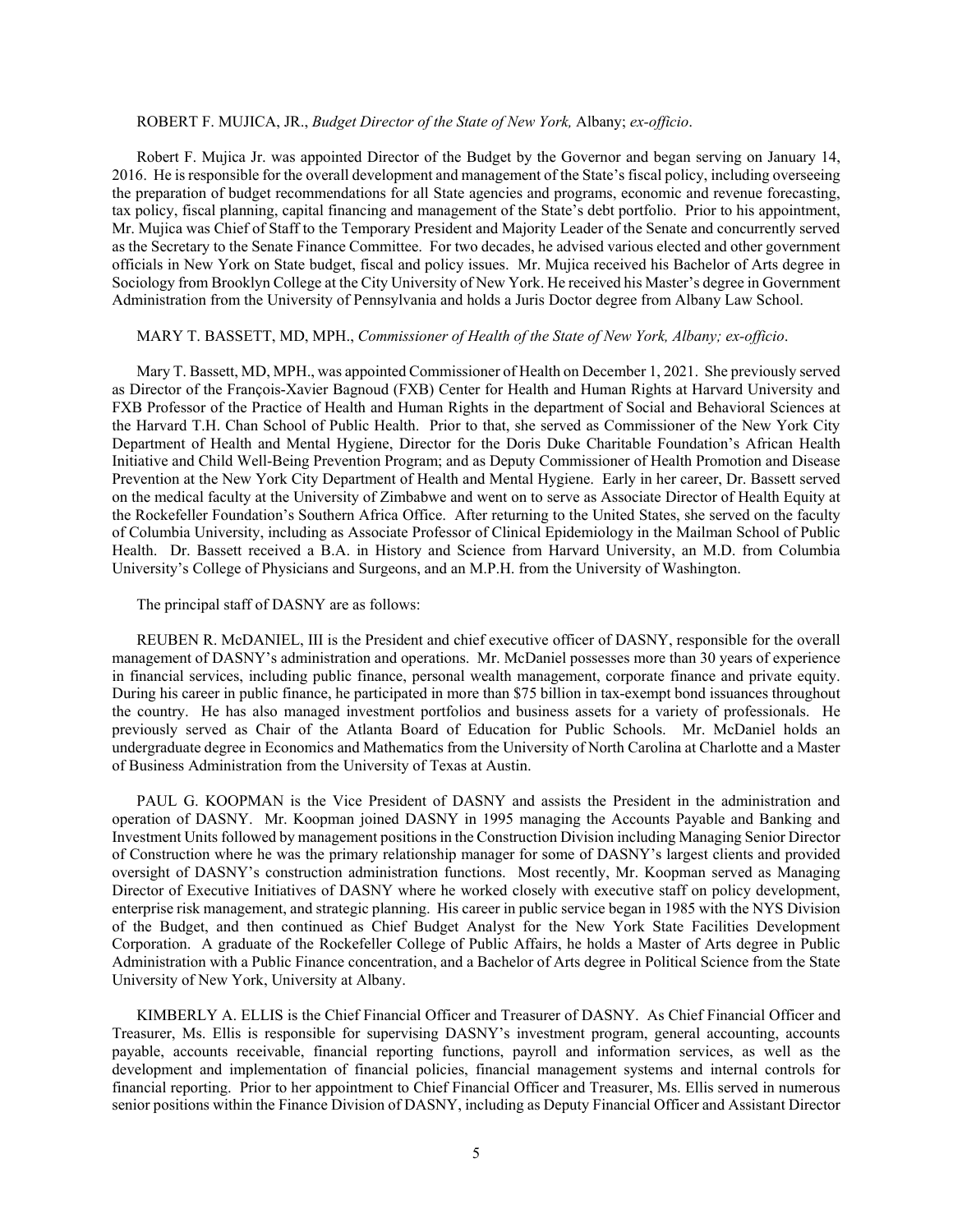of Investments, where she had direct involvement with the management of DASNY's financial operations, including DASNY's overall investment portfolio and the coordination and development of DASNY's annual operating budget and capital plans. Ms. Ellis holds a Bachelor of Science degree in Accounting from the State University of New York at Buffalo.

R. NADINE FONTAINE is General Counsel to DASNY. Ms. Fontaine is responsible for all legal services including legislation, litigation, contract matters, and the legal aspects of all DASNY financings. Ms. Fontaine is licensed to practice law in the States of New York and Connecticut, as well as the United States District Courts for the Southern District of New York, the Eastern District of New York, and the District of Connecticut. She has over twenty-seven years of combined legal experience in the private and public sector.. Ms. Fontaine most recently served as First Assistant Counsel to the Governor and, prior thereto, served as Assistant Counsel to the Governor for Economic Development, Public Finance & Procurement and Assistant Counsel for Human Services. She holds a Bachelor of Arts degree from the State University of New York at Stony Brook University and a Juris Doctor degree from Pace University School of Law.

PORTIA LEE is the Managing Director of Public Finance and Portfolio Monitoring. She is responsible for supervising and directing DASNY bond issuance in the capital markets, implementing and overseeing financing programs, overseeing DASNY's compliance with continuing disclosure requirements and monitoring the financial condition of existing DASNY clients. Ms. Lee previously served as Senior Investment Officer at the New York State Comptroller's Office where she was responsible for assisting in the administration of the long-term fixed income portfolio of the New York State Common Retirement Fund, as well as the short-term portfolio, and the Securities Lending Program. From 1995 to 2005, Ms. Lee worked at Moody's Investors Service where she most recently served as Vice President and Senior Credit Officer in the Public Finance Housing Group. She holds a Bachelor of Arts degree from the State University of New York at Albany.

STEPHEN D. CURRO is the Managing Director of Construction. Mr. Curro is responsible for DASNY's construction groups, including design, project management, resource acquisition, contract administration, interior design, real property, sustainability and engineering, as well as other technical services. Mr. Curro joined DASNY in 2001 as Director of Technical Services, and most recently served as Director of Construction Support Services. He is a registered Professional Engineer in New York and has worked in the construction industry for more than 30 years. He holds a Bachelor of Science in Civil Engineering from the University of Rhode Island, a Master of Engineering in Structural Engineering from Rensselaer Polytechnic Institute and a Master of Business Administration from Rensselaer Polytechnic Institute's Lally School of Management.

CAROLINE V. GRIFFIN is the Chief of Staff of DASNY. She coordinates policy and operations across all of DASNY's business lines and serves as chief advisor on all DASNY operations. In addition, Ms. Griffin directly manages DASNY's work in communications, marketing, and intergovernmental affairs. She previously served in leadership roles for three New York State governors, managing and overseeing government operations and intergovernmental affairs, as well as serving as chief liaison for the governor's office with federal, state and local elected officials. Ms. Griffin holds a Bachelor of Arts degree in Communications from Boston College.

# **Claims and Litigation**

Although certain claims and litigation have been asserted or commenced against DASNY, DASNY believes that such claims and litigation either are covered by insurance or by bonds filed with DASNY, or that DASNY has sufficient funds available or the legal power and ability to seek sufficient funds to meet any such claims or judgments resulting from such matters.

There is not now pending any litigation against DASNY (i) restraining or enjoining the issuance or delivery of the Series 2022 Bonds nor (ii) challenging the validity of the Series 2022 Bonds or the proceedings and authority under which DASNY will issue the Series 2022 Bonds.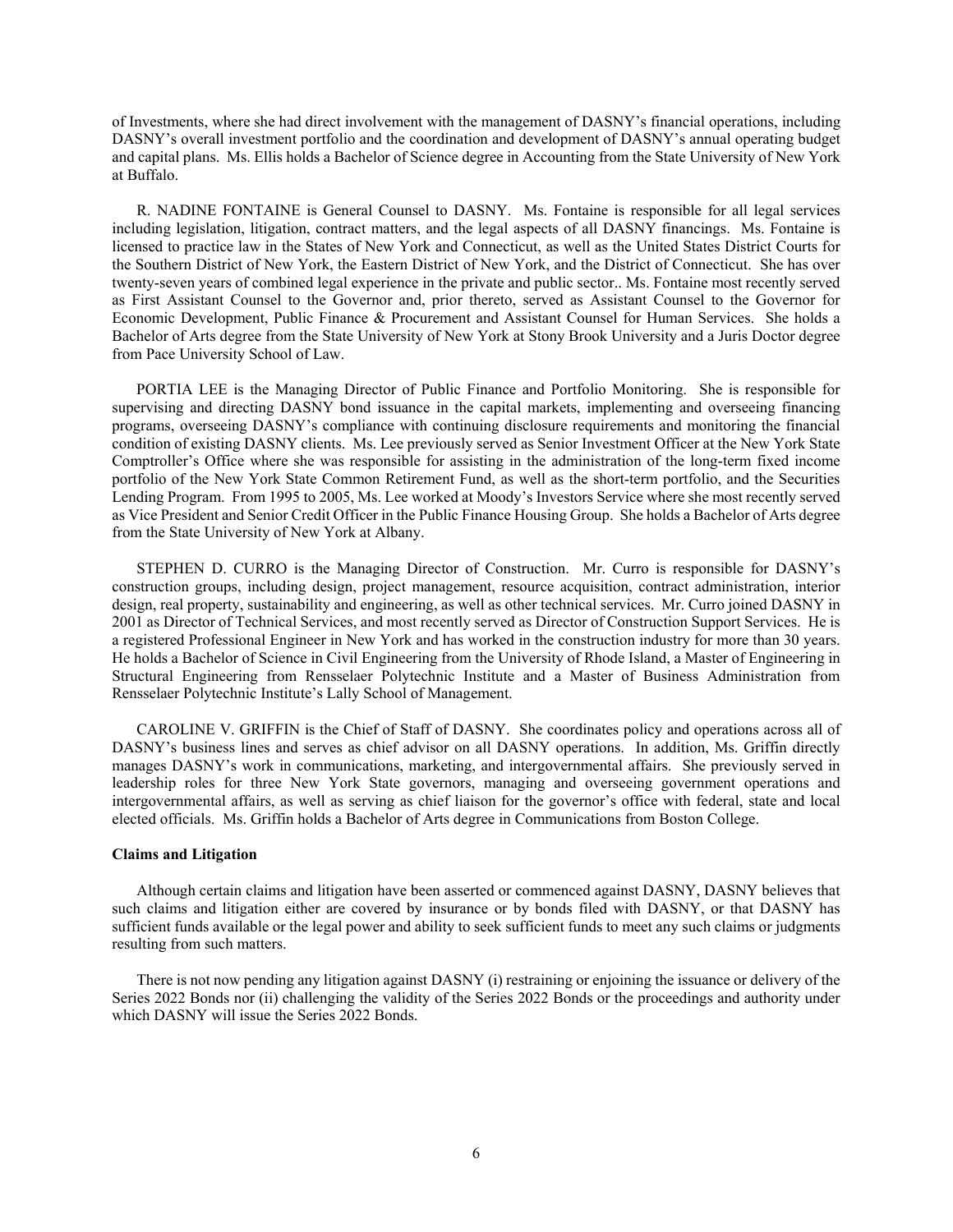# **Other Matters**

### *New York State Public Authorities Control Board*

The New York State Public Authorities Control Board (the "PACB") has authority to approve the financing and construction of any new or reactivated projects proposed by DASNY and certain other public authorities of the State. The PACB approves the proposed new projects only upon its determination that there are commitments of funds sufficient to finance the acquisition and construction of the projects. DASNY obtains the approval of the PACB for the issuance of all its bonds and notes.

## *Legislation*

From time to time, bills are introduced into the State Legislature which, if enacted into law, would affect DASNY and its operations. DASNY is not able to represent whether such bills will be introduced or become law in the future. In addition, the State undertakes periodic studies of public authorities in the State (including DASNY) and their financing programs. Any of such periodic studies could result in proposed legislation which, if adopted, would affect DASNY and its operations.

### *Environmental Quality Review*

DASNY complies with the New York State Environmental Quality Review Act and with the New York State Historic Preservation Act of 1980, and the respective regulations promulgated thereunder to the extent such acts and regulations are applicable.

### *Independent Auditors*

The accounting firm of KPMG LLP audited the financial statements of DASNY for the fiscal year ended March 31, 2021. Copies of the most recent audited financial statements are available upon request at the offices of DASNY.

3. Part 18 – VERIFICATION OF MATHEMATICAL COMPUTATIONS is hereby supplemented by adding a new second paragraph as follows:

In addition, the Verification Agent will deliver to DASNY and the Institution, on or before the Series 2022 Settlement Date of the Series 2022 Bonds, its verification report indicating that it has verified, in accordance with attestation standards established by the American Institute of Certified Public Accountants, the mathematical accuracy of certain computations included in the schedules provided by the Underwriters, on behalf of DASNY, relating to (a) computation of anticipated receipts of principal and interest on the United States Government Securities and the anticipated payments of principal and interest to redeem the Refunded Bonds, and (b) computation of the yields on the Bonds and the United States Government Securities. See "PART 4 — PLAN OF FINANCE AND THE REFUNDING PLAN." The Verification Agent will express no opinion on the reasonableness of the assumptions provided to them, the likelihood that the redemption price of and interest on the Series 2022 Bonds will be paid as described in the schedules provided to them, or the exclusions of the interest on the Series 2022 Bonds from gross income for federal income tax purposes.

4. Part 19 – MISCELLANEOUS the fourth paragraph is hereby superseded and replaced with the following:

The information regarding the Institution was supplied by the Institution, including Appendix A and Appendix B. The updated information in Appendix A regarding the Institution was supplied by the Institution. DASNY makes no representations or warranties whatsoever as to the accuracy or completeness of this information.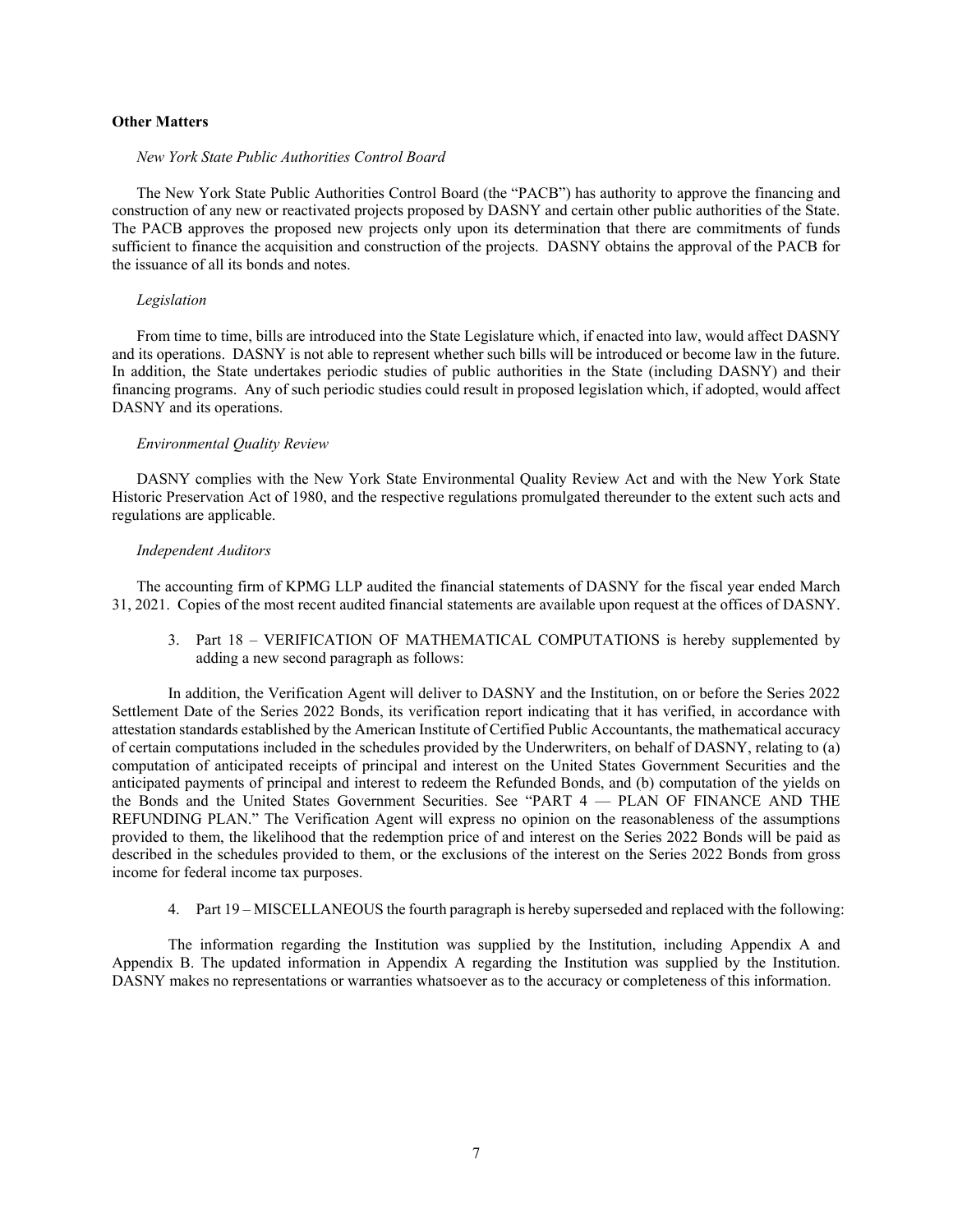- 5. Appendix A to the Official Statement is hereby amended as follows:
- a. The information under the caption "**GENERAL INFORMATION—Degree Programs and Courses of Study—***General*" is hereby amended and restated in whole as follows:

#### **Administration**

Each of Iona's three schools and the Institute is administered by its own dean or director and administrative staff. On February 17, 2022 Iona announced that Kavita R. Dhanwada, Ph.D., has been named founding dean of NYPISHS. The full-time faculties of the three schools and the Institute number 163, of whom 151 hold doctoral or other terminal degrees and 90 are tenured. The full-time faculty is complemented by an adjunct faculty of 117 and 21 staff and administrators who also serve as instructors. Iona does not employ graduate assistants in teaching roles.

- b. Under the caption "**GENERAL INFORMATION—Governance**", the list of the members of the Board and their principal business and professional affiliates is hereby amended to delete Kathleen A. Hurlie as a member of the Board.
- c. The information under the caption "**GENERAL INFORMATION—Administration**" is hereby amended and restated in whole as follows:

The officers of Iona College consist of the President, Provost and Senior Vice President for Academic Affairs, Chief Operating Officer, Senior Vice President for Finance and Administration, General Counsel and Secretary to the Board of Trustees, all of whom are appointed by the President with consultation as appropriate by the Board of Trustees Chair and Vice Chair.<sup>1</sup> The President of the College is appointed by the Board of Trustees. Subject to the control of the Board and the Executive Committee, the President administers the business and affairs of the College and supervises and directs the faculty and personnel.

# *Seamus Carey, Ph.D.*, President.

 $\overline{a}$ 

A nationally recognized leader in higher education, Dr. Seamus Carey has served as the ninth president of Iona College since August 2019. President Carey has a long and successful tenure in higher education and comes to Iona College after five years as president of Transylvania University in Kentucky. While there, he transformed the campus; successfully led the school's commitment to diversity and inclusion efforts; and developed a mentorship program that connected students with alumni and the local business community, forging strong ties and creating career opportunities for students. Previously, President Carey led as dean of Arts and Sciences at Sacred Heart University in Fairfield, Conn., for four years. Prior to Sacred Heart, he was chairman of the philosophy department at Manhattan College where he taught for nine years.

A Bronx native and first-generation college student with a deep commitment to Catholic education and the liberal arts, President Carey earned a Ph.D. in Philosophy and a Master of Arts from Fordham University, and a bachelor's degree in Economics from Vassar College.

*Darrell P. Wheeler, PhD, MPH, MSW*, Provost and Senior Vice President for Academic Affairs.

Dr. Wheeler has served as Provost and Senior Vice President for Academic Affairs at the College since July 2018. Previously, Dr. Wheeler was dean of the School of Social Welfare and vice president for Public Engagement at the University at Albany (SUNY), dean at the School of Social Work at Loyola University Chicago and has held academic positions at Hunter College, Columbia University, and the University of North Carolina – Greensboro.

<sup>&</sup>lt;sup>1</sup> Reflects Iona by-laws as amended December 8, 2021; prior thereto, officers of the College were appointed by the Board of Trustees after receiving recommendations made by the President.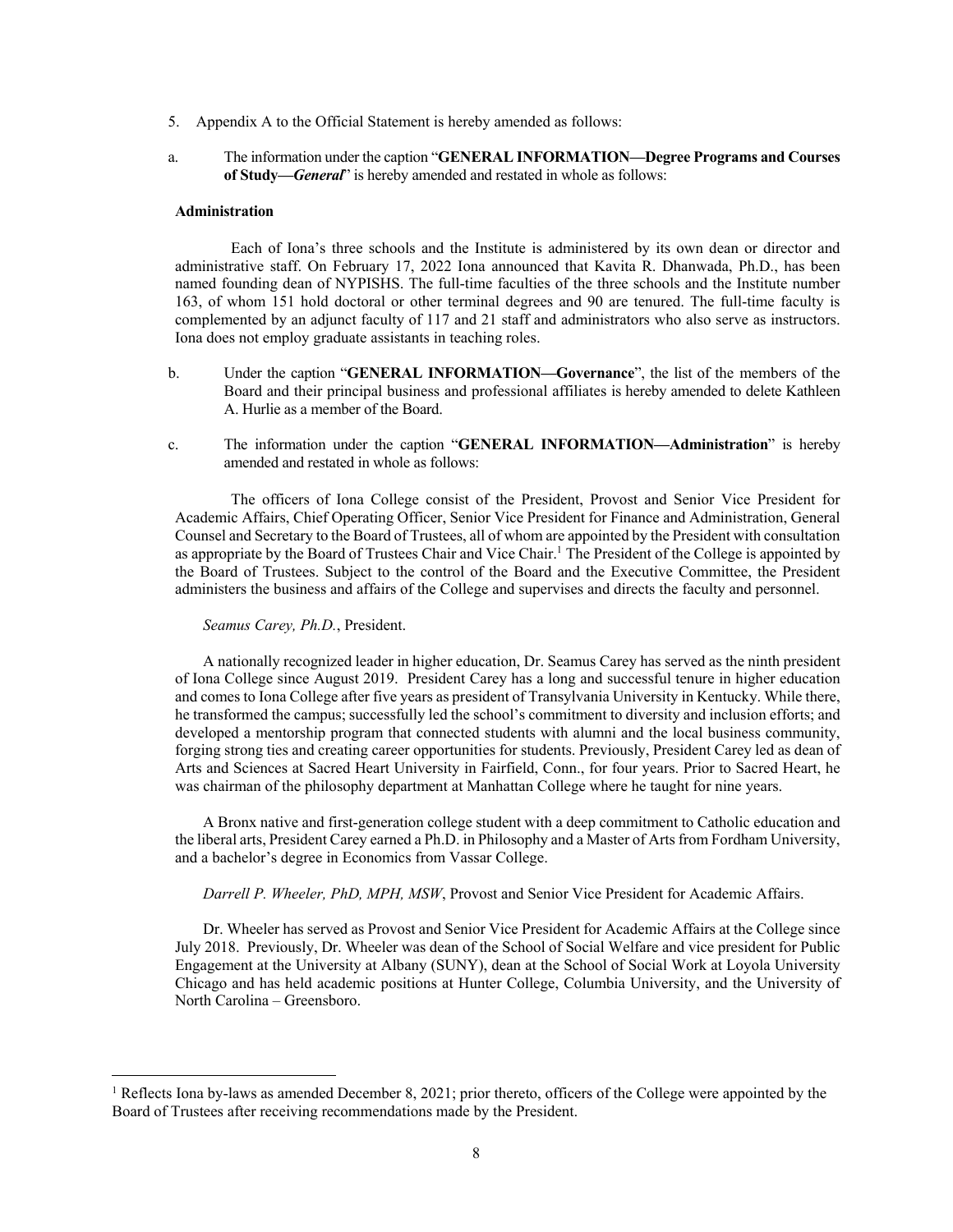Dr. Wheeler oversees the College's curricular offerings and accreditation, while working closely with the academic deans, department chairs and faculty members. A well-regarded and active scholar, Dr. Wheeler has published and presented extensively in the areas of health and mental health disparities; HIV prevention and intervention; minority health; individual and community resilience; LGBTQ community health and intervention; social justice; and community service and has been the recipient of numerous distinguished awards and honors.

Dr. Wheeler earned a Ph.D. in Social Work and a M.H.P. in Health Administration from the University of Pittsburgh, a M.S.W in Health/Mental Health from Howard University and a bachelor's degree in Sociology from Cornell College.

## *Kevin J. Curnin*, Chief Operating Officer.

Mr. Curnin has served as Chief Operating Officer at the College since July 2021. In March 2022, Mr. Curnin announced his departure from the College effective June 2022.

*Anne Marie Schettini-Lynch*, Senior Vice President for Finance and Administration.

Ms. Schettini-Lynch has served as Senior Vice President for Finance and Administration at the College since 2013. In March 2022, Ms. Schettini-Lynch announced her departure from the College effective May 2022. A national search is underway to fill this position.

*General Counsel*. The position of General Counsel is currently vacant and a national search is underway to fill this position.

*MaryEllen Callaghan, SPHR*, Vice President for Strategic Initiatives and Board Secretary.

Ms. Callaghan has served as Iona's Vice President, Chief of Staff and Board Secretary since 2018. Ms. Callaghan joined Iona College in 2002 as the Manager for Benefits and Employment and was promoted to Director of Human Resources in 2005, Senior Policy Advisor and Chief of Staff in 2013, and Chief of Staff and Board Secretary in 2015. Prior to joining Iona College, Ms. Callaghan served as the Manager for Community Service for Starwood Hotels and Resorts Worldwide, Inc. She has held positions at Junior Achievement of the Hudson Valley, Inc., JP Morgan and Co. Incorporated and with the United States General Services Administration.

Ms. Callaghan earned her baccalaureate degree from Pace University and her Masters in Business Administration from Iona College. She is certified by the HR Certification Institute as a Senior Professional in Human Resources.

d. The third paragraph under the caption "**GENERAL INFORMATION—Facilities**" is hereby amended to add the following sentence at the end of the paragraph:

As planned, following the issuance of the Series 2021 Bonds on December 1, 2021, Iona closed on the purchase of the approximately 28 acres of land and buildings from Concordia College.

e. The fourth paragraph under the caption "**OPERATING INFORMATION—Management Discussion**" is hereby amended and restated as follows:

Iona also continues its focus on leveraging and strengthening partnerships in the community. Several initiatives will be made possible through partnerships, including mentoring opportunities for Iona students. The most important of these initiatives is the purchase of land and buildings from Concordia College in December 2021 (which was funded with proceeds of the Series 2021 Bonds) in order to establish a Bronxville campus and the emerging plans to center a School of Health Sciences at that location. As part of these plans, on July 22, 2021, Iona announced the establishment of the NewYork-Presbyterian Iona School of Health Sciences, to be principally located on the Bronxville campus. The NewYork-Presbyterian Iona School of